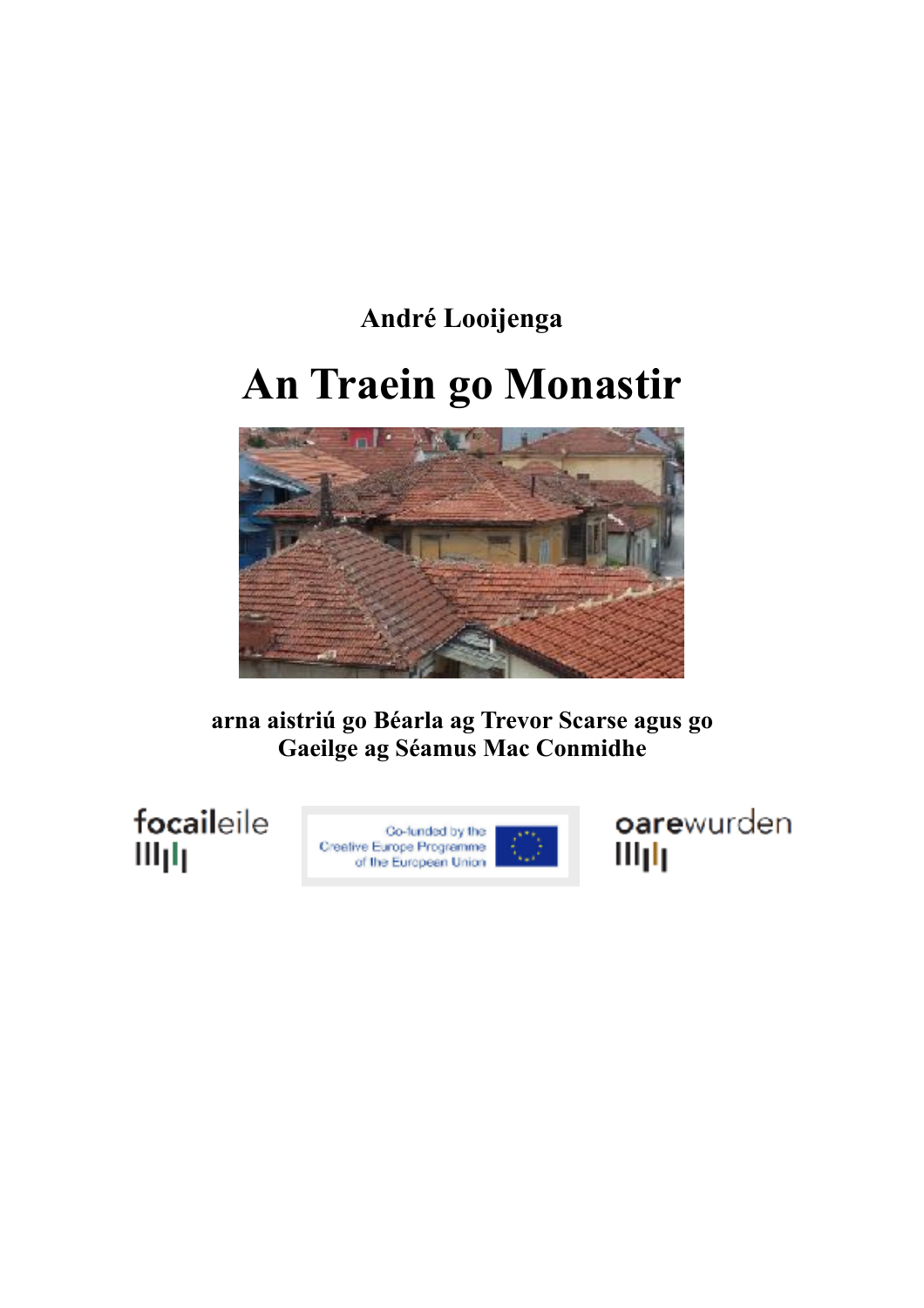## **André Looijenga**

# **An Traein go Monastir**

#### *Búdaipeist → Béalgrád*

Taispeánann ceann de na scannáin is sine dá ndearnadh sa Mhacadóin cuairt an tSabhdáin Mehmed V Reşad go Bitola, ar ar tugadh Monastir go fóill ansin. Sna frámaí léimneacha dubha agus bána is féidir leat comhluadar fear uasal a fheiceáil a bhfuil caipíní turcacha orthu ag spaisteoireacht os comhair an stáisiúin traenach. Osclaíonn an doras agus tagann fear téagartha a bhfuil an chulaith dhorcha chéanna air, le caipín turcach ar a cheann agus marc-chlaíomh ar crochadh dá thaobh, ag glanadh bealaigh lena theacht i láthair as féin. Tar éis beannú don ghrúpa téann an sabhdán isteach i gcóiste oscailte, léimeann gearradh sa scannán agus ansin tá an sabhdán timpeallaithe ag daoine mór le rá ar chéimeanna arda.

Bhí seo in 1911 nuair nach raibh i Mehmed V ach puipéad ag junta míleata. Ag breathnú siar ba é an chamchuairt seo ag Cailif Ioslam / Ceannasaí na gCreidmheach / Sabhdán na hImpireachta Otamánaí / Impire na Róimhe / Airíoch na Dá Mhosc Naofa etc. etc. caochaíl dheireanach réim na nOtamánach ar oirdheisceart na hEorpa. An bhliain ina dhiaidh sin rinne comhghuaillíocht d'iarvasáilligh Cheartchreidmhigh an Oirthir ionradh ar chuid Eorpach na Tuirce, a bhí i sáinn i gcoimhlint chathartha. Cuid amháin den chomhghuaillíocht ba iad na Seirbiaigh, a ghnóthaigh go maith gar do Üsküp agus Monastir – ag breathnú siar ba é seo ba chionsiocair le Poblacht na Macadóine timpeall ochtú bliain ina dhiaidh sin. Tharraing seo na teorainneacha go garbh, teorainneacha a líníodh le peann agus ar tógadh coincréit agus sreang dheilgneach orthu níos faide anonn sa chéad.

Bíogann luasghéarú na traenach mé de phreab as mo chodladh. Feidhmíonn gliogarnach na rothaí agus na n-acastóirí iarainn ar dhroichead fada iarainn mar chlog rabhaidh, nóiméad nó mar sin tar éis dom múscailt. Ba é sin an Danóib is dócha, dar liom, mar sin caithfidh go bhfuilimid tar éis Novi Sad a fhágáil díreach anois. Lonraíonn solas ó thaobh thiar de na cuirtíní. Daite. Is mian liom éirí, amach as an leaba shuíocháin chúng seo. Déanaim mé a lúbarnaíl amach as an mbunc íochtair, cuirim orm mo bhróga agus sleamhnaím go ciúin trí dhoras an chábáin. Sa dorchla cúng tá an radharc glé-ghlas, tarraingím anuas fuinneog: Análaím isteach an mhaidin shamhraidh agus smaoiním, sea, seo mar a thosóidh mé mo dhialann traenach go Bitola.

Le hath-hiodráitiú slogaim deireadh na dí sóide ón Ostair a bhí agam aréir, a bhfuil blas líomóide agus beorach stálaithe uirthi. Ólaim mo shúile tuirseacha isteach na chéad léargais de chúlchlós na Seirbia ag rolladh thar bráid. Crainn a bhfuil sraitheanna de dhuilleoga aisteacha ar a mbrainsí. Cathair bheag ina bhfuil stáisiún traenach ar dhath an bhradáin, millte le graifítí. Tá fear ina shuí ar bhinse adhmaid shíonchaite faoi starradh ar phostaí donna scealptha; tá bean ag fanacht ar an ardán atá ag imeacht ina smionagar. Инђиja an t-ainm atá air: *Inđija* – agus d'fhéadfadh cuma mar seo a bheith ar an India luath ar maidin, samhlaítear dom. Ansin tá tithe, sciobóil, agus sceacha rábacha. Túir bhána eaglaisí barócacha. Seo Vojvodina fós, ar ndóigh, an chuid thuaisceartach den tSeirbia, dúiche, tráth, ar theorainn dheisceartach na Hapsburgach.

Timpeall a haon a chlog ar maidin músclaíodh mise freisin. Scrúdú pasanna. Ag teorainn an AE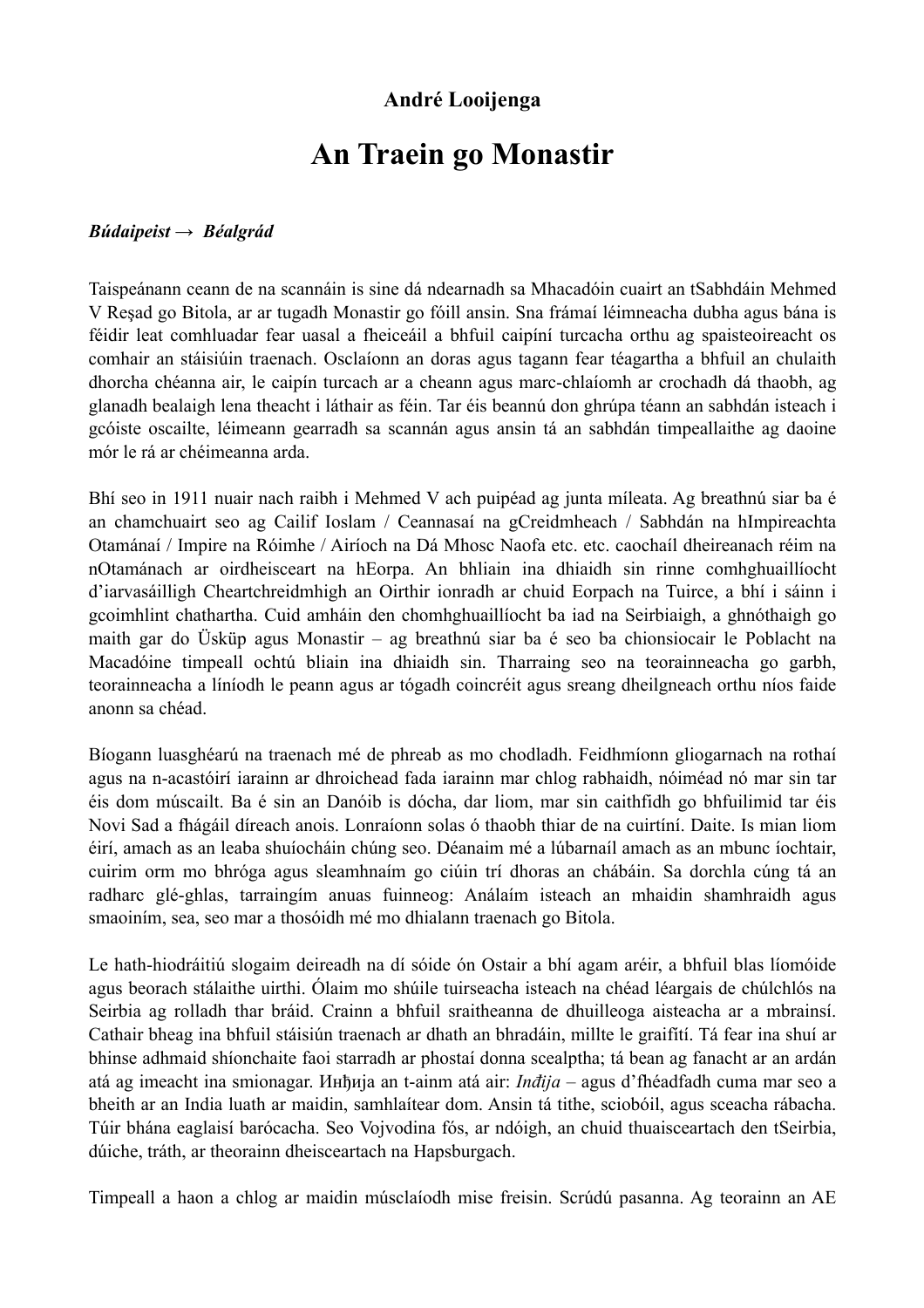sheiceáil péas na hUngáire na cábáin ceann ar cheann. Ar a n-éide bhí armas an chúige, ina bhfuil husár le simeatár ar thaobh amháin agus Turcach dícheannta ar an taobh eile. Ansin fuaim doirse ag dúnadh, cúpláin ag gliogarnach: clós traenach le cuaillí solais a dhathaigh an oíche buí ime. Téann póilín Seirbiach ó dhoras go doras ag stampáil na bpasanna.

Tagann fuaimeanna doirse ag oscailt agus ag dúnadh ó níos faide agus níos faide ar shiúl, in éineacht le scairteanna ag tabhairt treoracha. Thar an thairseach tá sé ag fanacht sa dorchla, mar chuid den oíche atá ag tosú ag géilleadh slí do bhreacadh an lae.

Ní thaistilíonn aon duine gan bhagáiste. Iompraíonn gach duine a thnúthán nó a tnúthán féin leo, a n-eispéiris roimhe seo ina málaí droma, agus a gclaontachtaí ina gcásanna.

A fhad is a bhain sé liomsa b'ionann an Iúgslaiv agus an cogadh a d'fhág rian níos mó orm ná aon chogadh eile ó nuacht na teilifíse. Bhí mé naoi nó deich nuair a thit an Iúgslaiv as a chéile mar gheall ar an gcogadh cathartha. Bhí mé ag aois ní hamháin a dtosaíonn tú a thuiscint ó chian an domhan thart ort, ach a dtosaíonn tú freisin ag cur aithne ar na difríochtaí agus na teannais bheaga sa domhan. Faoi dheireadh ba é an cineál sin linbh mé. Chuir na rudaí a d'inis Nuacht na bPáistí dom, faoi conas a bhí na Seirbiaigh, na Crótaigh agus na Moslamaigh ina gcomharsana ag a chéile díreach tamall ó shin, ina luí orm go bhféadfadh go díreach difríochtaí beaga idir comharsana a bheith ina gcúis le scoilteanna marfacha. I ndrochbhrionglóidí shamhlaigh mé mo shráidbhaile sa Fhreaslainn lena chonamar caolchúiseach ach inbhraite de ghrúpaí creidimh. An t-idirdhealú ab amaidí – mar shampla, gur bhraith sé níos fearr go raibh eaglais againn le seantúr mór agus fuinneoga beannacha, le ministir i róba dubh agus bairéad – ní raibh sin ina fhianaise siúd níos éadoimhne ná na siosmaí teibí ba chúis le díláithriú, ionsaithe sliogán mótair agus daoine ar iarraidh san Iúgslaiv. Bhí tírdhreach na hIúgslaive a taispeánadh ar an teilifís fiú inaitheanta: bhí na cnoic faoi choillte chosúil leis an nGearmáin a raibh mé eolach uirthi ó laethanta saoire. Tá mé ag stánadh amach as fuinneog na traenach agus feicim tithe cearnógacha comhchosúla ar a bhfuil díonta cothroma dearga smolchaite gan bhallaí binne, le brící leathchríochnaithe i bhfrámaí coincréite.

Tá sé fós ciúin sa dorchla. Tá fiú na hUngáraigh fós ina gcodladh sa chábán in aice le mo cheannsa.

Aréir timpeall a deich a chlog d'athraigh mé i mBúdaipeist-Ferencváros, ó thraein Vín go Búcairist, ionas go bhféadfainn an traein seo a fháil. Ba mhó de chlós traenach Ferencváros ná stáisiún: spás folamh coincréite le ráillí iarnóid. Bhí fear óg ann freisin ón tSeirbia, a bhí ag obair san Ungáir ar fheirm mhuc agus a bhí anois ag imeacht leis ar ais go Bačka Topola, roimh dhul chun na Danmhairge i gceann seachtaine nó mar sin. Ansin bhí an tuarastal míosúil as muca a bheathú ceithre oiread níos airde ná mar a bhí san Ungáir, le hoiliúint 'tréidliachta' agus Béarla cuibheasach. Chuaigh traein lastais thar bráid. Ansin tháinig inneall gluaiste ag feadaíl timpeall an choirnéil, an traein go Béalgrád ag teacht inár dtreo ag luasmhoilliú. Thug mé sracfhéachaint thapa ar mo thicéid, dúirt go deifreach "go dté tú slán" agus d'imigh ag bogshodar le mo chás go dtí an carráiste ar a raibh m'uimhir.

Tharraing mé mé féin ar bord agus streachail mé chun tosaigh ag lorg mo leapa suíocháin. Bhí sí gafa cheana ag ceithre chailín ón bhFrainc. Tháinig an stiúrthóir traenach isteach chomh maith, ag tús a sheala oibre, agus thaispeáin mé mo thicéid dó. Rinne duine de na mná iarracht an scéal a mhíniú. Shín an stiúrthóir traenach a lámh amach le mo thicéid a ghlacadh, gan ach Seirbis á labhairt aige. Bhí callán ard ag teacht ón gcéad chábán eile. Nuair a nocht dhá Ungárach ar meisce ba léir cén fáth nach raibh beirt de na cailíní Francacha ag iarraidh dul isteach leo sa chábán sin. Arbh fhéidir áiteanna a mhalartú? Ní féidir, seo mo shuíochánsa, a d'áitigh mé. Theastaigh mo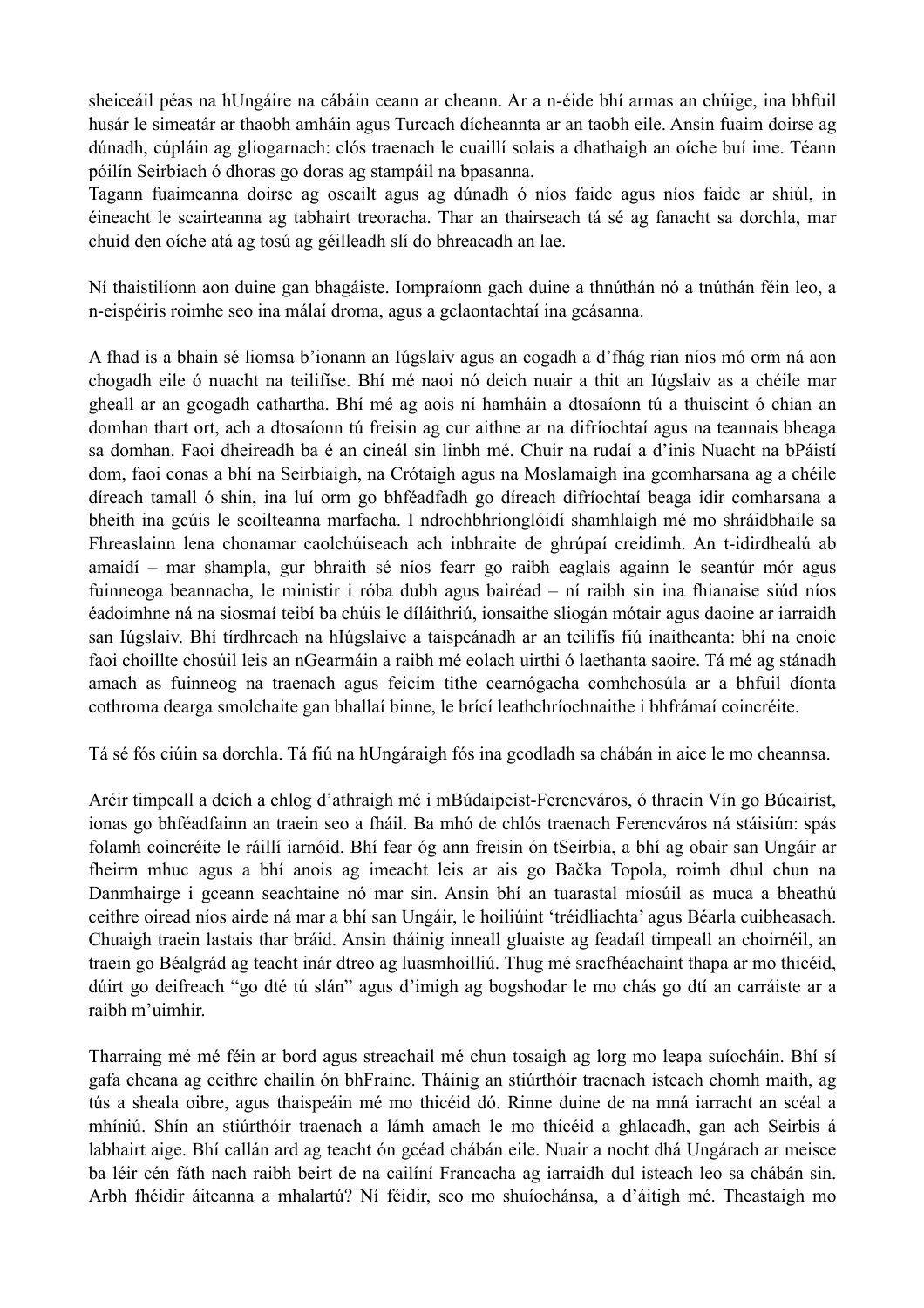thicéid ón stiúrthóir traenach, a dúirt sé níos airde i Seirbis. Choinnigh mé greim orthu; seo mo shuíochánsa, mo chuidse ticéad. Fós féin, níorbh fhéidir liom na cailíní a fhágáil leis Hunaigh; mar sin, dúirt mé, "is féidir leis an gceathrar agaibh fanacht sa chábán seo." Choinnigh an stiúrthóir traenach a lámh in airde go dtí gur tháinig fear a raibh Béarla aige thar bráid agus dúirt seisean: caithfidh tú do chuid ticéad a thabhairt don stiúrthóir traenach, gheobhaidh tú ar ais amárach iad – ligeadh isteach i mo chábán mé. Mic léinn mhalairte Erasmus ab ea iad na cailíní, i mBúdaipeist ar thuras deireadh seachtaine. Níor thuig siad Béarla rómhaith, mar sin d'athraigh mé go cúirtéiseach go dtí an Fhraincis mhalltriallach a bhí ar mo chuimhne ón scoil.

Leis sin lean siad ar aghaidh ag caint le chéile sa tSínis sin is gnáthchaint fhaiseanta na Fraincise ann. Ag gearán faoin gcomhluadar nach mbeadh acu bhí na Maigiaraigh ag geabaireacht sa dorchla, ach d'fhan doras ár gcábáin dúnta. Rachadh scríbhneoir taistil níos fearr ná mise le comharsana mar iad le haghaidh deochanna, fiú tar éis lá taistil chomh fada sin. Ach bhí mé spíonta. D'osclaíomar na buncanna de phlimp; is féidir le ceithre chailín Fhrancacha luí go deas i dtrí leaba.

Táim fós ag méanfach. Páirceanna de ghrán buí. Acraí de leannlusanna ina sreangáin. Cluinim scuabáil cos taobh thiar dom. Caithfidh duine den dá Ungárach dul chuig an leithreas. 'Jó reggelt!,' a deirim, ag beannú dó ina theanga féin. Tá iontas ar an bhfear agus deir sé rud éigin de mhonabhar ar ais.

Tá cuma athláimhe ar an tSeirbia. Anois agus arís is cosúil le slumaí na tithe taobh leis an iarnród. Ansin tagann István agus István beirt os mo chomhair, le haghaidheanna ceisteacha agus ceisteanna in Ungáiris. Taispeánann siad dom cártaí beaga plaisteacha smolchaite de chuid iarnród na hUngáire. Tá mo ghiotaí *magyarul* mar a bheadh fáinne tarrthála dóibh. 'Nem értem,' a deirim, ag gabháil leithscéil. Táimid beagnach i mBéalgrád. Tagann asphrionta sa radharc, liosta de logainmneacha a chríochnaíonn in Burgas: gach stáisiún meánach go dtí cósta na Bulgáire go dtí an Mhuir Dhubh. Deirim nár chóir dóibh imeacht den traein anseo in Nov Beograd, ach athrú ag an bpríomhstáisiún. Tríd an bhfuinneog feicim beirt de bhunadh na hÁise Thoir a d'imigh ón traein, ag siúl go fánach lena gcásanna móra ar an ardán iar-apacailipsise, a fhad is go n-imíonn an traein léi arís.

### *Beograd*  $\rightarrow$  *Niš*

Níl i stáisiún lárnach Bhéalgrád ach radharc stáitse. Tá an foirgneamh, atá ag ceann roinnt ráillí, i gcruth L agus péinteáilte buí mustaird salach, atá ina iarsma gan amhras den na 1800aidí. Níl aon rud á choinneáil le chéile ach téip. Is cosúil gur tógadh é mar chuid de sheit scannáin, agus nuair a críochnaíodh an scannánaíocht sna caogaidí fágadh na haisteoirí breise. Agus iad sean anois tá siad ina suí ar na binsí lena mbagáiste i málaí plaisteacha. Is iad na traenacha páirceáilte amháin a choinníonn an seachmall beo go bhfuil taisteal indéanta.

Meancóg a bheadh ann a rá go raibh an t-am ina stad anseo. I stáisiún i mBéalgrád tá an t-am ag rith siar.

Níl aon chlár fógraí ann ach an oiread ag insint cén t-am agus cén áit a bhfuil na traenacha ag imeacht. Ar na hardáin tá cláir atá in ainm is na ceanna scríbe a thaispeáint, ach tá siad as feidhm le fada an lá. "Cén áit a bhfuil an traein go Skopje?" – "In aice leis an gceann go Sóifia, thall ansin." – Siúlaim taobh le carráiste ó Chathair Pheadair, ansin ceann ó Mhoscó. "Skopje?" – "Njet, Sofia." – Tá cúpla stiúrthóir traenach ina seasamh ag tús an ardáin. Labhraíonn duine acu Gearmáinis. "Nach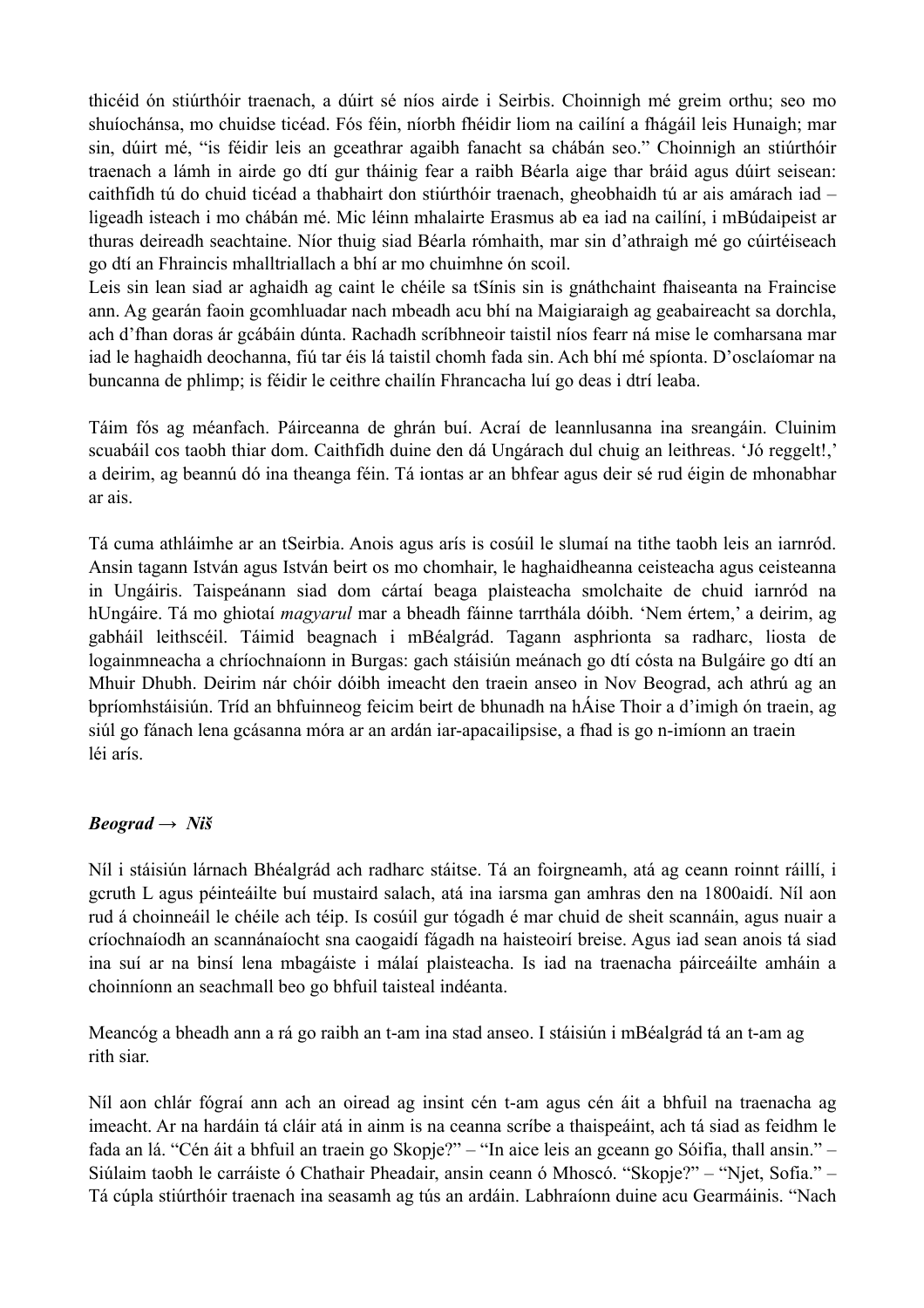Skopje?" – "Nein." Breathnaíonn sé ar mo thicéid agus mearbhall air: "Ihre Fahrkarten sind in Ordnung. Aber Zug fährt nicht. Nächste Woche fährt." Ach is féidir liom an traein a ghlacadh go Sóifia agus dul go Niš, atá leath bealaigh go Skopje. Uaidh sin is féidir liom bus a ghlacadh go Skopje. Is ábhar imní é mo cheann scríbe deiridh, Bitola, amárach.

Lean István agus István mé go dtí an traein. Thaispeáin mé do na hUngáraigh an carráiste dara grád le 'Сoфия' scríofa air. Tugann siad comhartha dom teacht leo. Ach chuir an stiúrthóir a raibh Gearmáinis aige mé i dtreo an charráiste chéad ghrád, mar a suím de phlab go sona sásta ar cheann de na binsí sómasacha folmha. Inniu ní Eoraip ar dhá luas a bheidh sa traein seo, ach domsa is Eoraip ina bhfuil dhá aicme éagsúla traenach a bheidh ann. Díreach in am imíonn an traein. Tá brat urláir bog sa charráiste, tá spásanna leathana idir na binsí; baineann cuid de na paisinéirí díobh a mbróga láithreach.

Tá sé mar a bheimis taobh amuigh de Bhéalgrád láithreach. Is féidir seancharráistí briste de chuid chomhlachtaí an Iar-Iúgslaiv a fheiceáil ar feadh an bhealaigh. Breathnaíonn sé go bhfuil toim ollmhóra tar éis seilbh a ghlacadh den tuath. Ar bharr an smionagair tá bláthanna ag fás faoi gach aon dath. Is cosúil gurb é an traein idirnáisiúnta seo go Sóifia an t-aon cheann atá ag feidhmiú ar an stráice seo – céim ar sheanbhealach an Orient Express. I sráidbhailte ina bhfuil carranna clúdaithe le dusta den déanamh zastava ag fanacht taobh leis na ráillí agus mná gléasta in éide ghorm ríoga ag feidhmiú mar ceannairí stáisiúin, tagann seandaoine ar bord an charráiste chéad ghrád, díreach le himeacht arís cúpla stad níos faide ar aghaidh.

Díreach romham tá fear ina shuí agus é ag caitheamh tobac agus ag caint ar a ghuthán. Ar a laghad tá sé ag caitheamh agus an fhuinneog ar oscailt. Tar éis gach glao cheapfá ag éisteacht leis go bhfuil níos mó agus níos mó feirge air. Díreach mar a rinne sé níba luaithe lena bhróga, baineann sé de a stocaí anois agus lasann sé feaig. Tá sé ag stialladh nuachtán agus caitheann sé na píosaí amach ar an bhfuinneog; eitlíonn siad timpeall i ndiaidh na traenach. I mbaile beag ar an mbealach tá fear ina sheasamh ar an ardán ag béicíl agus ag mallachtach ar an bpaisinéir. Imíonn an traein léi, luíonn an paisinéir síos ar an mbinse sómasach agus titeann ina chodladh.

Buaileann a ghuthán roinnt uaireanta, ach ní fhreagraíonn sé é níos mó.

Tar éis sráidbhaile Stalać tiomáinimid isteach i ngleann caol, alt. Ní ritheann fiú bóthar gan tarra taobh leis na ráillí a thuilleadh. Is í an traein an t-aon trácht innealta i dtírdhreach de chluainte, gabháltais bheaga feirme, coillte agus an abhainn. Tá beirt bhan bheaga chromtha in éadaí dorcha ag siúl ar chosán i dtreo na bpáirceanna. Ag mainistir bheag atá plástráilte bán le séipéal cruinneachánach agus cloigtheach is beag nach dtiomáineann an traein tríd an ngairdín. Tá sé mar a bheifeá ag breathnú ar na meánaoiseanna ag imeacht thart ó fhuinneog na traenach.

Faoi dheireadh stadann an traein in Niš, cathair de mhonarchana coincréite a bhailíonn dusta, is cosúil, amhail is go raibh siad á gcoinneáil in áiléar salach feirme. Is cosúil go bhfuil mé i lár clóis traenach. Siúlaim ar an ghairbhéal atá ar dhath meirge. Tá sé te meirbh i lár an lae. Déantar an tinneall a dhíchúpláil agus tiomáintear é síos go ceann eile an chlóis. Breathnaím an bailiúchán randamach carráistí agus é ag déanamh a bhealaigh go Sóifia. Tá foirgneamh stáisiún Niš cosúil le cineál de bhuncar liath, ligeann sé do na paisinéirí a thagann isteach imeacht leo le croitheadh guaillí. Aimsím mo bhealach go dtí an stáisiún bus, sraith de choimeádáin leoraí taobh le príomhbhealach, le hoifig thicéad agus siopaí ceapaire. Beidh sé beagnach trí uair an chloig sula dtiocfaidh an bus go Skopje.

Le mo thicéad i mo phóca imím liom go páirc agus suím taobh le gaiséabó faoi scáth, ag baint taca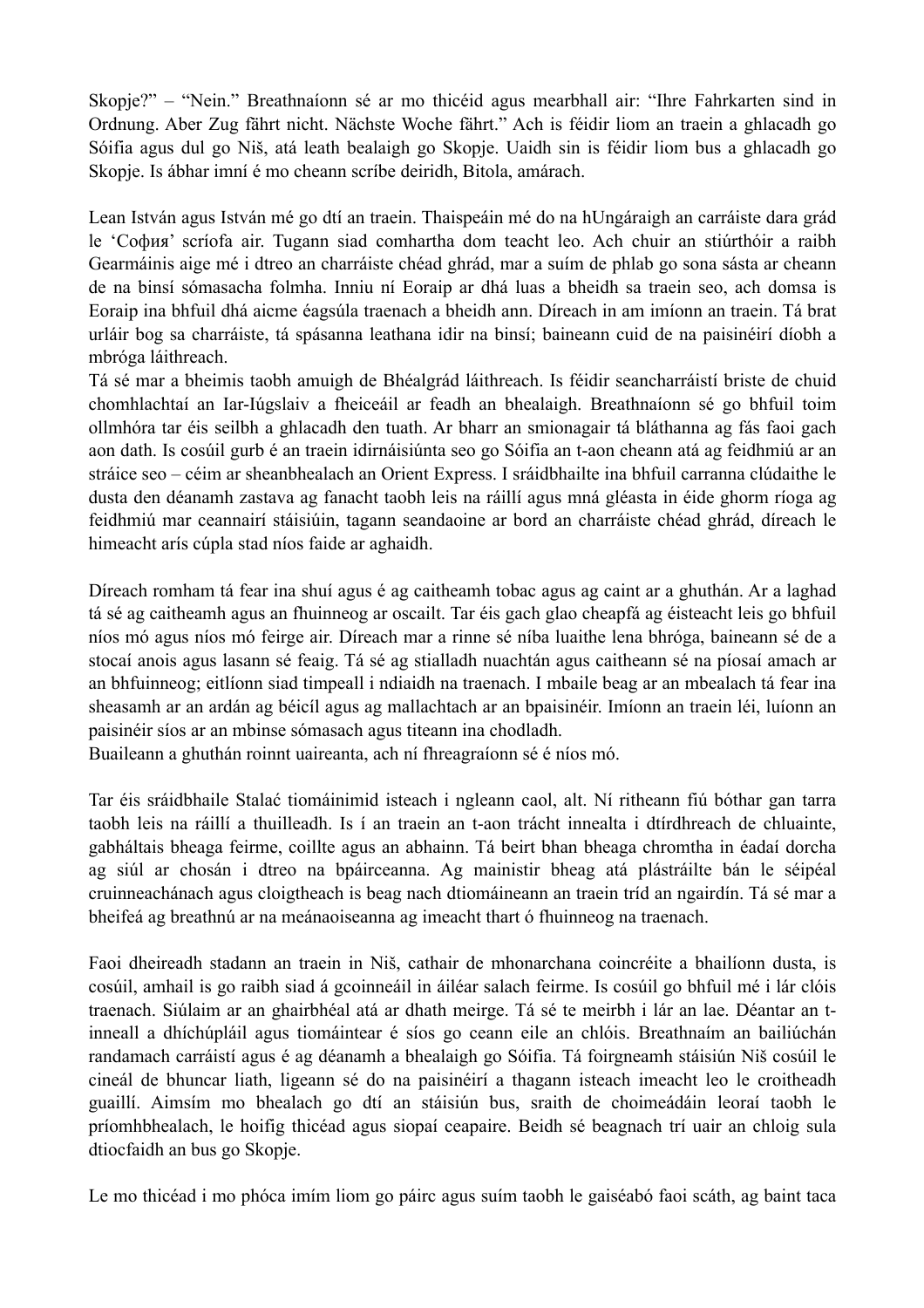as. Tá eaglais bhán nua-thógtha ann, Sveta Petka. Anois agus arís tagann duine éigin amach nó téann duine éigin isteach san eaglais: lasann siad coinnle i mboscaí dubha taobh leis an eaglais in ainneoin sholas geal na gréine. Tugann oibrithe cuairt ar an ngiolla eaglaise le dhá pholl a dhruileáil ar bhalla tosaigh na heaglaise, ach tar éis an chéad pholl theastaíonn sos toitín uathu go géar. Tá bean mheánaosta ag caint leis an ngiolla eaglaise, fear beag tiarnúil le cloigeann bearrtha. Tosaíonn an comhrá ag éirí teasaí, cuid i Seirbis agus cuid i mBéarla. "Meancóg mhór," a chluinim an bhean a rá, agus "mosc"; tagann an giolla eaglaise ar ais le, "anseo a bhí an mosc! Anseo!" agus síneann sé a mhéar. Arbh fhéidir go raibh áit adhartha Ioslamach ann a leagan go gairid roimhe sin, a bhfuil an Eaglais Cheartchreidmheach seo ina háit anois?

Ag caifé faoin aer ordaím an chéad chaife Turcach den aistear dom. Le cúl a chur ar an gcodladh agus mar comhartha dea-mhéine don Oirthear. Tá suíochán folamh ag tábla, in aice le fear atá ag léamh. Ní hamháin an leabhar os a chomhair amach a léiríonn nach dócha gur duine de mhuintir na háite é. Ordaíonn sé i mBéarla, íocann le boinn Sheirbiacha ó mhála aráin plaisteach, agus léann sé a leabhar faoi chlúdach bog faoi *Conversations with God* go díograiseach scrupallach.

San idirlinn, breacaim síos nótaí faoi mo thaisteal go dtí seo. Is cosúil gur fearr le mo chomharsan a bheith ag caint lena Dhia Nua-Aoiseach.

#### *Niš → Skopje*

Ní mian liom mo nasc go 'Skoplje' a chailleadh, agus sin an fáth go bhfuilim i mo sheasamh fiú níos faide ar thaobh bóthar gnóthach, ag fanacht le bus le moill 30 nóiméad. Díreach thiar ag an gcúl atá suíochán folamh, idir aghaidheanna doicheallacha le greim ar mhálaí ar a nglúine. Titeann néal orm tamall ón teas agus easpa codlata, ach nuair a thosaíonn an bóthar ag lúbadh go fiáin, tríd an *Grdelička klisura*, alt mór an Morava. Tá na Seirbiaigh freisin ag breathnú go díocasach amach ar an bhfuinneog. Tiomáinimid ar an mbóthar a bheidh sean roimh i bhfad agus lúbann na ráillí iarnróid linn suas na malaí coillteacha. Os ár gcionn is féidir na droichid arda sléibhe atá á dtógáil do mhórbhealach. Tá sé suntasach, an mórbhealach nua freisin.

I bhfad thíos feicim go tobann droichead iarnróid ag lonrú le leacht cuimhneacháin taobh leis. Caithfidh gur sin an áit ar bhuamáil ECAT droichead in 1999 a fhad is go raibh traein paisinéirí ag dul anonn. Ár gcogadh beag, glan na Cosaive in éadan Milošević. Is cuimhin liom an fuadar giodamach a bhí faoi na polaiteoirí Ísiltíreacha i gceo corcra chomhdhearcadh leathan liobrálach na nóchaidí, a chur é i láthair mar chogadh ceartaiseach le cogadh níos measa a sheachaint. Bhí mé sa chúigiú bliain de mo mheánoideachas agus de réir mar a bhí mo 17ú breithlá ag teacht fuair mé litir ón Roinn Cosanta, ag deimhniú dom cé nach raibh an coinscríobh curtha ar ceal go hiomlán go hoifigiúil, bhí sé ar fionraí don am i láthair.

Ní fada ina dhiaidh sin a léigh mé *All Quiet on the Western Front*, a mholtar d'ógánaigh shaonta d'aois ar bith. Sin deireadh mo staire le cogadh.

Glanann na stadanna le linn an aistir roinnt spáis ar an mbus. Sa bhaile beag Vranje tagann bean óg agus a hathair isteach. Bean théagartha atá inti, le gruaig dhubh agus beola péinteáilte dearg. Táim ag léamh leabhair i dteanga iasachta, agus féachaim san aghaidh uirthi nóiméad. Is dócha gur spreag seo í a bheith ag dréim le rud éigin. "Conas atá d'ainm?" a fhiafraíonn sí. Freagraím, cé go bhfuil tuirse orm, ní miste liom labhairt ar feadh seala. Insíonn sí a hainm dom agus coinníonn sí ag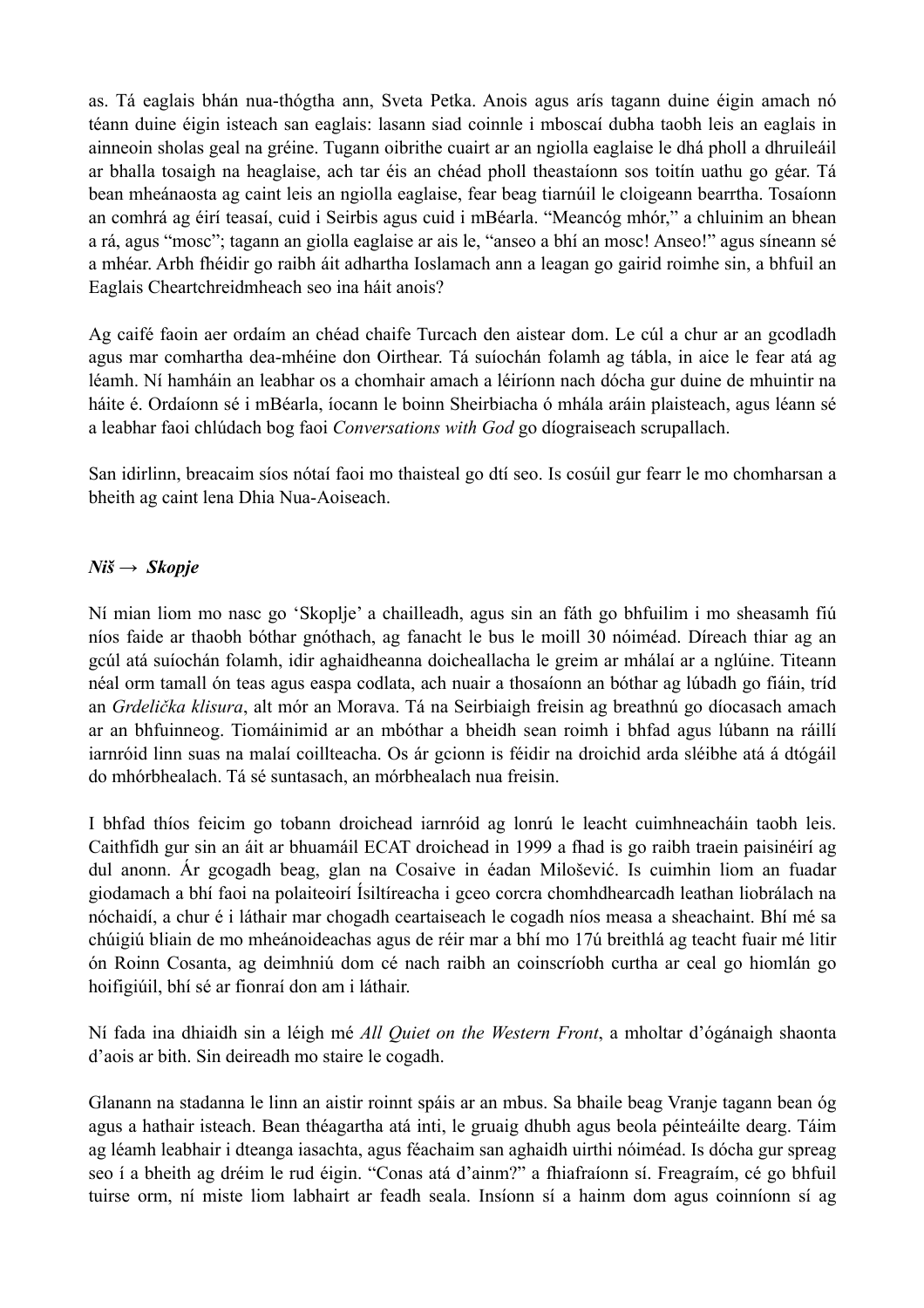breathnú orm. "Conas atá do dhara ainm?" a leanann sí ar aghaidh, agus: "Tusa – cairde ar Facebook?" Ise a chuireann na ceisteanna. "Is as Kumanovë," a deir sí. Léiríonn chaoi a slogann sí an guta deiridh gur Macadónach Albánach í. Tá a hathair taobh léi agus is léir nach dtuigeann sé focal den chomhrá. "An bhfuil tú pósta?" atá sí ag iarraidh a fháil amach. Táim ag tosú ag brath míchompordach, agus deirim nach bhfuil. Cuirim orm mo spéaclaí gréine agus iompaím uaithi. Go bródúil déanann sí neamhaird orm mar chúiteamh. Tugaim amach dom féin as a bheith ina leithéid d'asal go dtí go bhfaighimid a fhad le stáisiún bus Kumanovo.

Táimid tagtha gan amhras a fhad le Deisceart na Seirbia, mar is léir ó na moscanna sna sráidbhailte. Tá seo cóngarach do Bujanovac, cuid den tSeirbia ina bhfuil Albánaigh ina gcónaí. Díreach taobh amuigh den Chosaiv.

Is fíortheorainn í an teorainn leis an Mhacadóin, caithfidh gach duine a *pasoši* a bheith réidh acu, an bus a fhágáil agus dul isteach sa bhothán custam Seirbiach, áit nach bhfaighim stampa imeachta. Ansin caithfimid siúl a fhad le bothán custam na Macadóine leis an mbus inár ndiaidh. Cuirimid isteach ár *pasoši* isteach chuig na hoifigigh chustam ansin agus ansin ar ais isteach sa bhus. Fanacht leo ár gcuid páipéar a thabhairt ar ais dúinn. Tuigim ó pháipéir mo chomharsan go bhfuil víosa ag teastáil ó Mhacadónach na laethanta seo le fanacht níos faide sa tSlóivéin – ar ghnách léi a bheith sa tír chéanna. Is mise an duine deireanach a fhaighim mo chuid páipéar.

Tá sé ag éirí mall nuair a thiomáinimid isteach go Skopje/Shkup. Is cathair chúige í príomhchathair na Macadóine a leathnaigh soir agus siar. Tá sí dátheangach go hoifigiúil. Ag breathnú uirthi ó dhroichead gar don stáisiún, is iontach chomh cóngarach is atá an chathair nua mhíchlúiteach, ag éirí suas os cionn bloc atá leagtha go talamh. Is míol mór d'fhoirgneamh stáisiún lárnach Skopje. Fiche bliain tar éis crith talún mór tharraing siad an bhrúid na céadta ciliméadar isteach sa tír lena chur a chodladh ar leaba de cholúin leathana. Tar éis na mblianta seo go léir tá taobh istigh den stáisiún traenach ag breathnú go bhfuil sé le críochnú fós.

Ar an 26 Iúil 1963 leag crith talún an chathair – go luath ar maidin, mar is dual chreathanna talún a dhéanamh go huafásach. Nuair a d'atóg siad Skopje ní raibh siad ag iarraidh é a atógáil mar a bhí, ach d'atóg ag úsáid útóipe mar threoirphlean; tharraing ailtire Seapánach an máistirphlean. Árasáin a bhí mar chuid de na comharsanachtaí nua, limistéir chónaithe a bhí mar chuid eile. I lár na cathrach bhí spás ann le haghaidh nua-aoiseachas sínte gan éirí in airde, le stráicí leathana glasa eatarthu. Do chathair a tógadh le linn deachtóireachta (cé gur deachtóireacht thuisceanach a bhí ann), bhí lár na cathrach daonlathach, nó cothromaíoch ar a laghad. Níor chríochnaigh na sráideanna ag leacht ollmhór, pálás nó ardeaglais, ach ag Cearnóg na Macadóine, spás oscailte. Bhí na foirgnimh phoiblí – an halla ceolchoirme, ionad siopadóireachta GTC – tógtha ag taobh na línte amhairc, i gcoincréit shínte gan éirí in airde. Ag an gcearnóg lárnach bhí an fócas ar cheann de na siombailí is úsáidí agus sine de Skopje: an *Kamen Most*, an droichead meánaoiseach lena phábháil chaite, mhín de ghaineamhchloch, an nasc idir an chathair atógtha agus an tseanchathair Thurcach.

Sna blianta deireanacha seo leagadh síos dhá dhroichead a bhí inchomórtais leis ag taobh na láimhe deis den droichead cloiche. Ní raibh an chruit mhaorga dromadaire nó an buí dorcha gaineamhlaigh ag na droichid seo. Tá múnlaí bána plaisteacha le deilbheacha plaisteacha ar dhath an chré-umha de rialtóirí Heilléanacha agus na hainmneacha is inghlactha as measc chanóin liteartha na Macadóine. Tá droichid gan daoine, mar gheall ar, cuid de, an trup ard géar ag teacht ó na cuaillí solais – leis na muiscítí a choinneáil ar shiúl go hoifigiúil, ach, is cosúil, le lucht agóide le buamaí péinte a choinneáil ar shiúl chomh maith.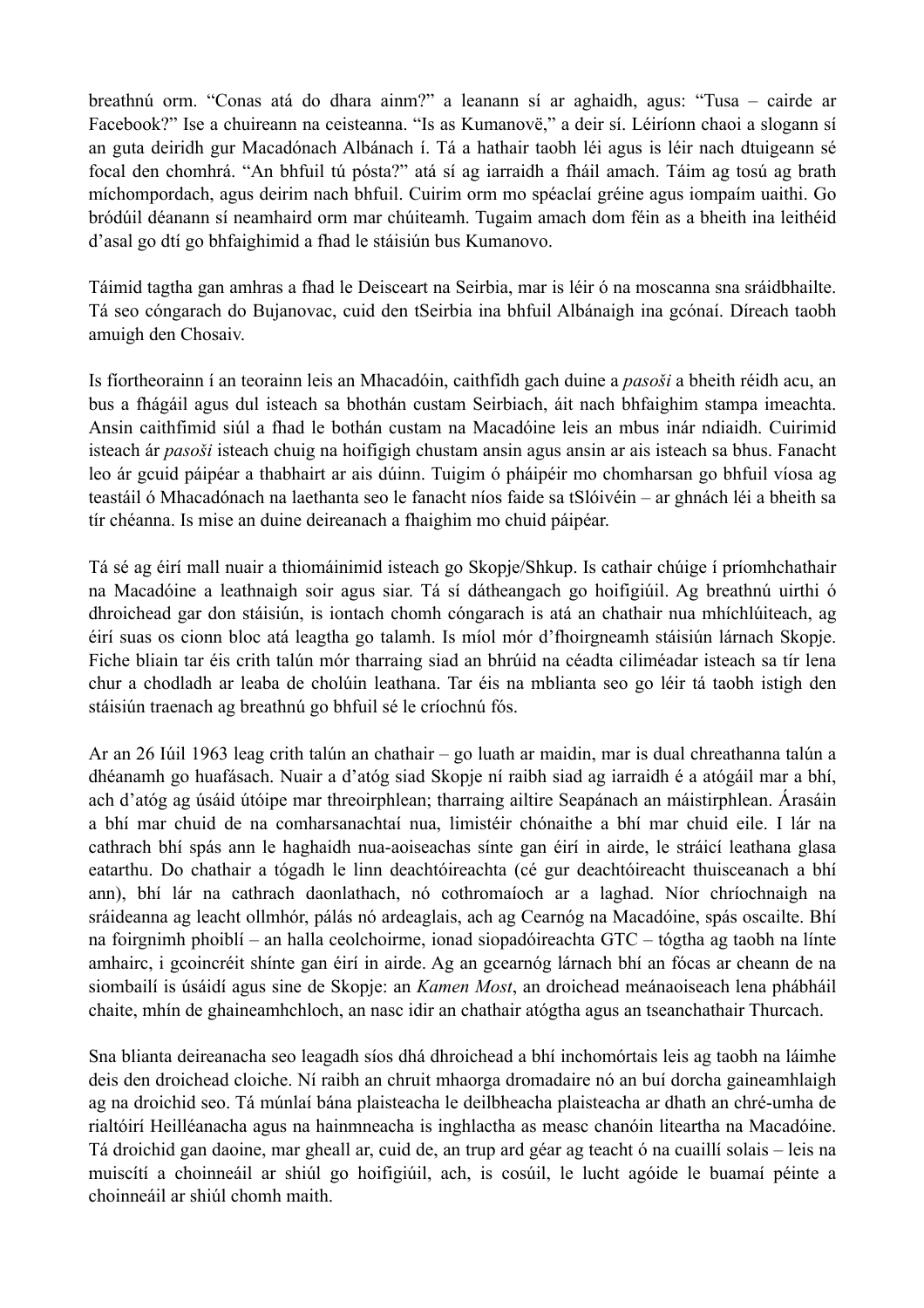Go fóill féin, shiúil mé liom taobh leis na codanna is deireanaí a cuireadh leis an limistéar nua, ach ní chuirfidh mé síos ar an ngáifeacht náisiúnaíoch agus a n-easpa tuisceana don chomhréir, mar ní thabharfaidh mé údar don choiriúlacht mar gheall ar a bheith ag déanamh iontais go saonta. Tá na foirgnimh is déanaí i Skopje de chuid Nikola Gruevski agus a chairde coiriúil – ní coiriúil ar bhealach iar-nua-aoiseach agus íorónta mar gheall ar a bheith míchuibhiúil, ach coiriúil go hoibiachtúil: Caimiléireacht leitheadach an dúshraith ar a bhfuil 'Skopje 2014' tógtha, fiacha déanta le haghaidh struchtúir nach gá agus le pócaí bhaill an pháirtí a líonadh, a fhad is go bhfuil áiseanna i gcodanna eile den tír ag titim as a chéile agus go gcaithfidh mná a bheith ag sclábhaíocht leo ar son miontuarastail sna muilte teicstíle

Ag cé abhainn an Vardar, mar a bhfuil báid gharbha a ligeann uisce isteach, deartha ag daoine nach bhfaca báid roimhe, ag bogadaíl, is féidir leat eachtrannaigh agus Macadónaigh shaibhre a fheiceáil, ag déanamh aithris ar na heachtrannaigh, ina suí taobh thiar de bhuidéil bheorach ghlasa. Seachnaím an ceo clasaiceach stánaithe agus téim anonn an Droichead Cloiche. Trí stiall bheag de mhearbhall briste suas agus stainníní ag díol áilleagán le bratacha Macadónacha agus Albánacha, siúlaim isteach in Čaršija. Tosaíonn an muaisin ag canadh ón minaret is ísle, ach tar éis loinnir dheireanach an chlapsholais imíonn sé as radharc. As a chéile tosaíonn na miontúir eile ag glacadh páirte sa cheol cóir seo. Sa tseanchomharsanacht tá tithe ísle, urlár amháin os cionn na siopaí. Tá bratacha glasa ar crochadh ó na miontúir is airde, tá Ramadan ann agus is é an Aoine é, tá daoine ag bailiú ag na moscanna, ach seasann siad siar den chuid is mó ag an tairseach. Titeann ciúnas cosúil leis an Domhnach ar shráideanna míne caite Shkup agus Üsküp; aimsím mo bhealach trasna an droichid i dtreo mo sheomra óstáin in Skopje, ionas gur féidir liom imeacht ar maidin.

#### *Skopje → Bitola*

Tháinig Mehmed V go Bitola ar thraein agus bhí mise ag beartú an rud céanna a dhéanamh. Bhí an dara sultán deireanach Otamánach díreach in am sular cailleadh a chuid cúigí, ach chaill mé mo thraein cé gur fhág mé go han-luath le haghaidh stáisiún Skopje. Le muinín aineolach téim go dtí oifig ticéad a ndeachaigh mé thart uirthi. Tá mé dírithe níos mó ar an mbeagáinín beag Macadóinise fhéinfhoghlamtha ná an áit ina bhfuilim, mar sin ceannaím go treallúsach '*edin bilet do Bitola*' le haghaidh '*denes... prviot*' (inniu, an chéad). Inniu suím síos ar bhinse le breathnú go grinn ar an gcéad ticéad a cheannaigh mé dom féin agus Macadóinise á húsáid agam. Breathnaím ar an am agus léim an méid atá scríofa ar an mbarr: Cheannaigh mé de mheancóg ticéad don chéad bhus eile go Bitola. Thart faoin am céanna imíonn an traein, a raibh mé ag iarraidh a bheith uirthi le mé a thabhairt go Monastir, ar na ráillí iarnróid go hard os mo chionn.

Mar sin sa deireadh téim ar bhus. Tar éis dom *burek* a ithe den chéad uair riamh, le spionáiste, agus gur tairgeadh gloine de *boza* géar le súilíní dom, téim go dtí an stáisiún busanna. Seiceálann siad do chuid ticéad sula gceadaítear duit dul ar an ardán, tá gach suíochán in áirithe. Tá an bhean in aice liom ag fútráil lena mála, scáthán agus guthán. Imíonn an bus trí na fo-bhailte ar bhóthar darb ainm 'Mótarbhealach Alexandre le Grand'. Arís tá alt ann le habhainn agus coillte ar na bruacha, ansin suas le radharc ar Veles atá ina luí faoi chiseal dusta ar dhath dearg an ócair. Caithfidh an trácht malltriallach dul anonn droichead cúng anseo, rud a mhíníonn an seanainm Turcach a bhí air, Köprülü, 'ag an droichead'. Bheadh an caolas tráchta sa nuacht idirnáisiúnta sé mhí níos faide anonn mar gheall ar na seomraí cúil lán ógánach nach raibh aon obair eile acu ag cló scríobh nuacht bhréagach le tionchar a imirt ar thoghcháin Mheiriceá. B'fhéidir go mbreathnaíonn sin cineál brónach dúinne, ach dar lena lán de mhuintir na Macadóine ba laochra iad, ag troid ar son ... ar son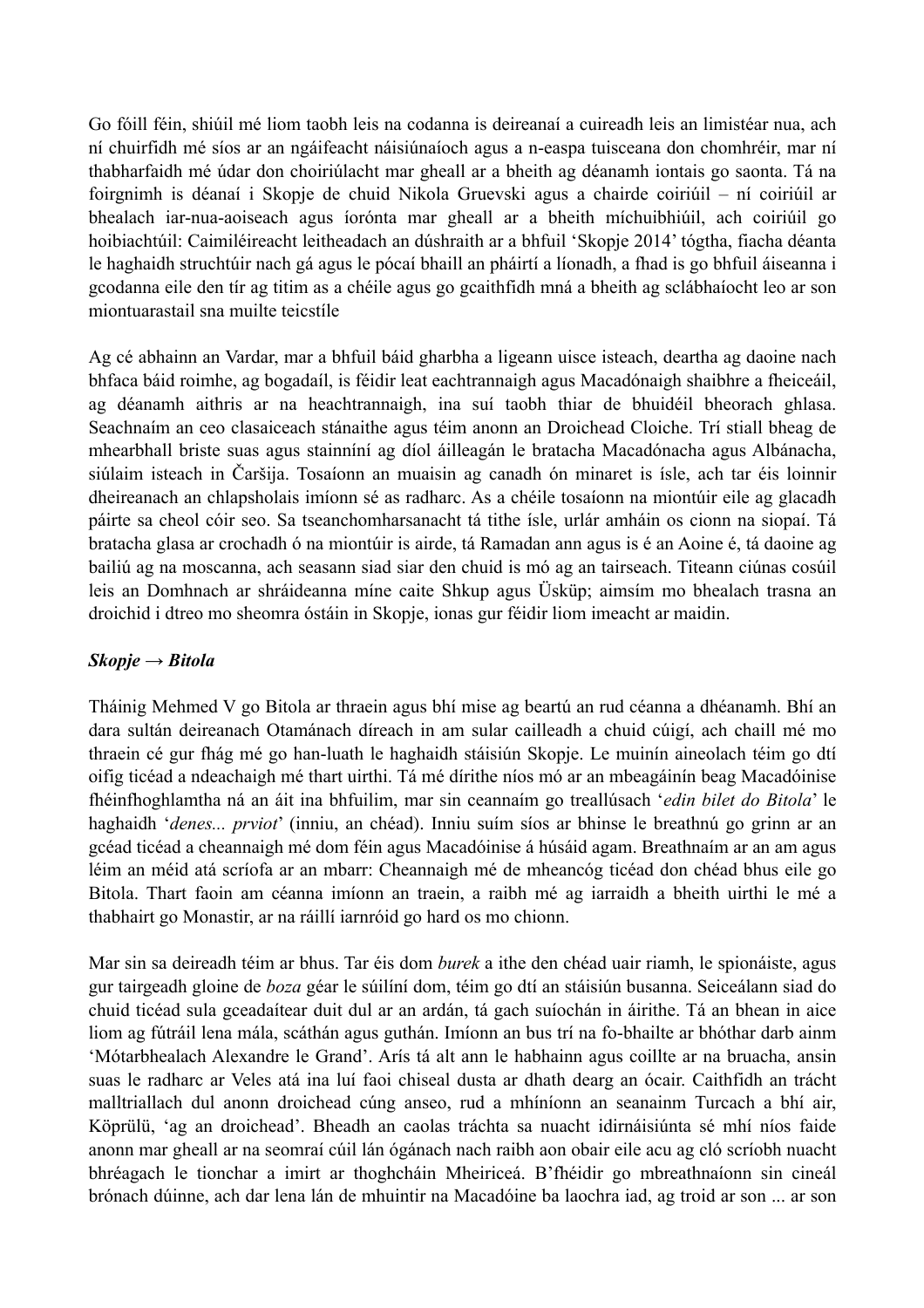rud éigin, ní fios d'éinne céard é féin.

Tar éis Veles tá dath níos éadroime donn ar an talamh cnocach. Fíonchaora, crainn torthaí agus fir ar dhath tobac a thiomáineann tarracóirí ag tarraingt leantóirí lán péitseoga. Ag bialann bheag in Kamen Dol stadann an bus le haghaidh sos lóin. Trasna an phasáiste uaim tá seanlanúin ina suí a bhfuil Béarla acu. Tá crosfhocail acu: is as an Astráil iad, ag taisteal trí na balcáin, a fhaighim amach nuair a thosaímid ag caint taobh leis an mbus. Tar éis an stad seo téann an bóthar suas an sliabh. Garbh carraigeach, thart ar iarsmaí lonnaíochtaí, casann an bóthar go mall leis an spéir mar chiumhais aige. Thart timpeall tá an taobh tíre lom, carraigeach doicheallach, amhail is nach bhfuilimid ag tiomáint thar bhearnas ach ag briseadh trí dhroim an tsléibhe.

Go tobann osclaíonn ballaí an tsléibhe; tá learga glasa le feiceáil, i bhfad ar shiúl tá cathair mar a bheadh ósais terracotta ann le meallta carraige taobh thiar di. *Toa e... grad... e Prilep?*, a fhiafraím de mo chomharsa ag a bhfuil gruaig ar dhath an airgid, ag baint trialach as an Mhacadóinis arís. Tar éis a bheith ag caint go stadach ag an tús, éiríonn go réasúnta liom: Is féidir liom a rá go bhfuilim ag taisteal go Bitola ... *za kulturen proekt* … agus fiú *jas sum Friziski pisatel od Holandija* (is scríbhneoir Freaslainnise mé ón Ísealtír).

Tar éis na sléibhte crochta tá tír nua ann. Tá ardchlár leathan Pelagóine ina luí idir sléibhte mantacha, atá donn agus tirim sa samhradh. Chuirfeadh sé mearbhall ort a laghad a bhí ar eolas ag an saol mór taobh amuigh de na Balcáin faoi leagan amach dhroimeanna sléibhe agus ghleannta Mhacadóine agus na hAlbáine ar feadh na gcéadta bliain. Ar muir, ar ndóigh, a théadh daoine ag taisteal timpeall oirdheisceart na hEorpa. Ní go dtí 1859 a thug an scoláire Gearmánach Johann Georg von Hahn, le tacaíocht ó fhóirdheontais ón Ostair, faoi thuras chun na sléibhte, na naibhneacha agus na n-áiteanna scíthe le léarscáil níos cruinne a dhéanamh díobh. Tá a dhialanna lán iontais rialaithe. Ach ba é an cuspóir deiridh a bhí ag Vohn Hahn an bealach is fearr a aimsiú le haghaidh iarnróid ón Vín go Cathair Chonstaintín, trí Bhéalgrád agus Salonica. I bhfolach sna sléibhte ní bheadh Prilep agus Monastir ina bpointí stad ar feadh an phríomhbhealaigh. Leanaim ar aghaidh le mo chomhrá le mo chomharsa i mBéarla, ag insint di faoin chineál turas

liteartha a bhfuil mé air. Is síceolaí í, comhalta boird d'eagraíocht Mhacadónach Thurcach in Bitola. Labhraímid faoi fhocail Thurcacha ar iasacht sa Mhacadóinis.

Nuair a théimid amach as an gcathair tá an tír lom. Níl sí glas arís agus níl sráidbhailte ann go dtí bun an chéad sliabh eile. Tuigim conas a mhair daoine anseo sa seanma, brúite in éadan na sléibhte. Sa taobh tíre cothrom feicim ba, tréad beag nach bhfuil ach fiche beithíoch ann, le haoire ina measc le maide crochta thar a ghualainn. Tá an chuid is teo den lá ag teacht. Caithfidh aoire an bheagáin bó seo dul amach sna páirceanna gach lá, i gcónaí ar shiúl ón tsibhialtacht – is féidir cur i gcéill an pharthais thréadaigh a fheiceáil go soiléir. Tá daoine ag imeacht ar shiúl ón tuath, tá na comharchorparáidí briste suas, agus tá limistéir talún feirmeoireachta ag tiontú ina limistéir lustain. Tá na scileanna feirmeoireachta teicniúla ag dul i léig chomh maith, cé go bhfuil 18% den phobal beo ar an talmhaíocht. Tamall de sheachtainí ina dhiaidh sin tá mé ag ó dí le roinnt Macadónach atá ar m'aithne i gcaifé faoi spéir in Bitola, mar a gcaitheann Astrálaigh agus muintir na cathrach an lá ag ól caife, agus roinnim mo thuairimí agus m'anailís ar an bhféidearthacht a bhaineann le feirmeoireacht ar scála mór – agus braithim coilíníoch ag borradh ionam, tiarna talún amach anseo.

An chathair! Faoi phirimid liathghlas Bheann Pelister atá le feiceáil go hard éiríonn an bóthar níos leithne ach níos measa, le tithe agus siopaí lena thaobhanna. Ach as cúinne clé mo shúile braithim bagairt ionad fuinnimh REK amuigh ansin ar an machaire, cóngarach do mhianach ifreanda ligníte,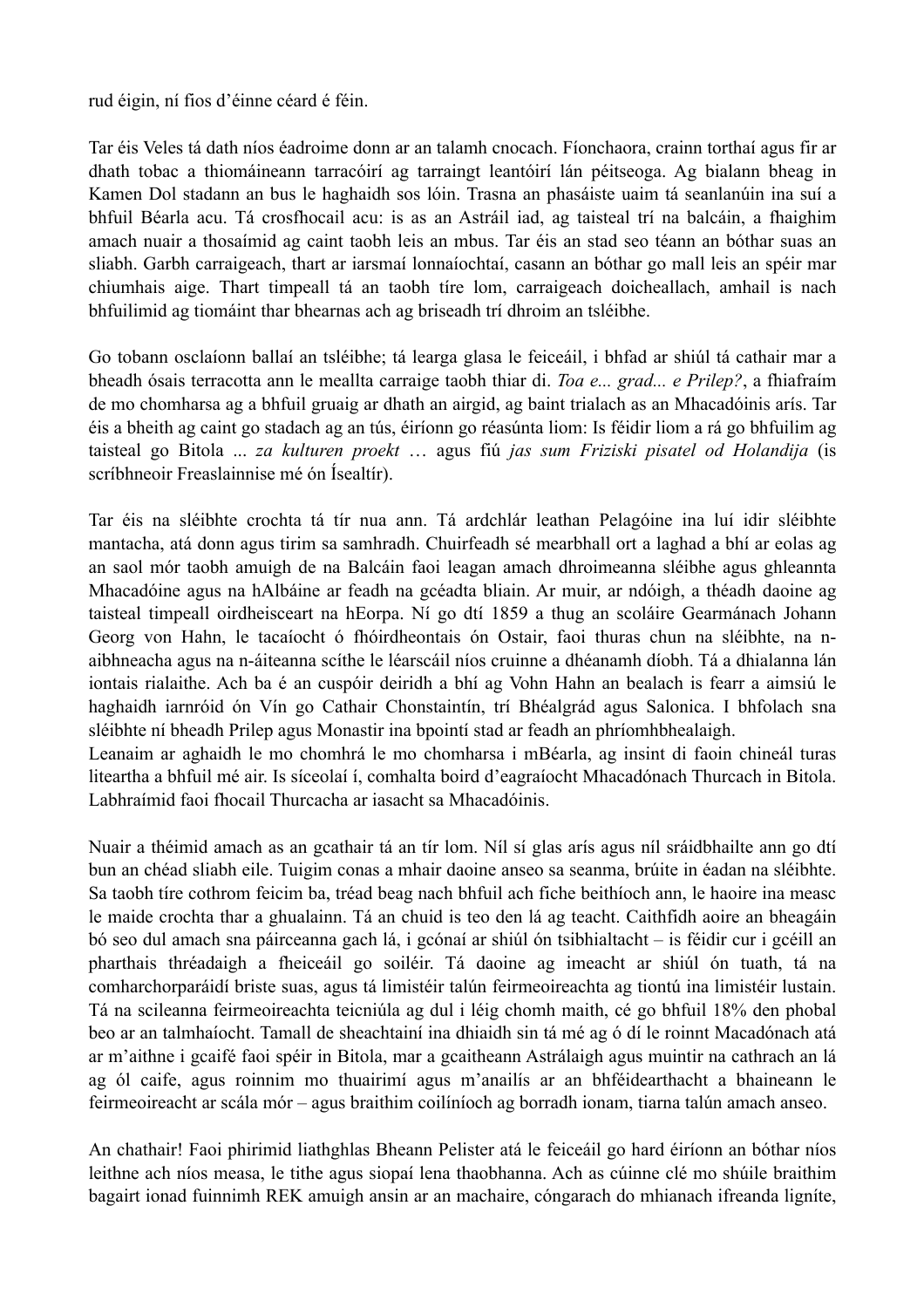gona shimléir ailse gan scaga súiche.

#### *Bitola*

Tá an chathair mar a bheadh oileán ann. Coinníonn Bitola greim ar a áitritheoirí i gciliméadar fada cearnógach phríomhshráid Širok Sokak agus an phromanáid i dtreo an chnoic Tumbe Kafe. Anseo is féidir leat suí taobh le taobh agus breathnú ar dhaoine ag siúl thar bráid, beoir agus caife a ól, agus cáis the nó diasa arbhair bácáilte a ithe. Tráthnónta samhraidh bíonn an saol mór agus a mháthair sa chathair ag siúl suas síos an t-aon sráid sin amháin.

Is ionann an chathair na seantithe móra, scaipthe tríd an lár agus mórthimpeall, amhail is gur eascair siad as an gcré sula raibh na sráideanna ann, iad ag lúbadh idir a ngarraithe. Ar chéanna maorga an Dragor, mar a scríobh Von Hahn tar éis a chéad chuairte, "tá sraith fhada de thithe móra ag síneadh amach, mar a bhfuil an iomad tiarnaí míleata airm Otamánacha, ardoifigeach agus státseirbhíseach sinsearach eile ina gcónaí.

Tá stíl tógála na dtithe sin ina meascán aisteach den Oirthear agus den Iarthar a thugann cuma ghrástúil dóibh, agus nuair nach bhfuil dathanna na maisiúchán ar a n-aghaidheanna ró gheall tá siad tarraingteach go leor. Ach seachas an chomharsanacht seo, thángamar i gcodanna eile den chathair ar thithe nua agus aghaidheanna tithe plástráilte go húr, níos mó ná in aon chathair eile ar thaistealaíomar tríothu go dtí sin, agus i gcomparáid leo tá Bitola cosúil le pálás prionsa."

Tá na tithe cearnógach ar nós na Meánmhara. Cathair na sean-mheánaicme Ioslamaí agus Vlach is ea í, ón am a raibh bláth ar an gcathair, mar lárionad riaracháin ach, go deimhin, mar gheall ar ghnó an tobac freisin. Tá cuid de na tithe athnuaite i ndathanna pastail, tá cuid eile ag maireachtáil leo ag dul chun siobarnaí go huasal maorga. A fhad is go bhfuil na tithe seo ann fós, idir drochbhail na nárasán cummanach, thithe móra nua-thógtha aoldaite agus bhotháin atá tite as a chéile, tá todhchaí fós ag Bitola.

Breathnaím ar an gcathair, a fhad is go socraím síos idir doirse oscailte caifé idir ardeaglais Sveti Dimitrija agus seanmhosc Jeni Džamija, mo leabhar nótaí oscailte romham ar an tábla. Táim ag breathnú ar an gcloigtheach agus ar an leacht do 'Chás' 2001.

Agus mé ag scríobh téann saol fadálach na cathrach thar bráid, an chaoi a n-oibríonn an saol de ghnáth anseo. Léim an chathair mar a bheadh leabhar ann i dteanga nach dtuigim go hiomlán fós. Tá dhá dhéagóir ag dul ar rothar ar an gcosán agus gearrann siad comhartha na croise orthu féin ag an eaglais. Tagann sagart marógach amach as veain, a eireaball gruaige fliuch, agus casóg sagairt sheanchaite air. Ordaíonn sé frappe; suíonn bean óg taobh leis le cupán caife. Brúnn cailín óg máithriúil Romach a bhfuil slipéir uirthi naíchóiste ina bhfuil dhá thachrán roimpi. Sa pháirc taobh leis an gcloigtheach tá buachaill Moslamach ag ligean air féin gur prionsa beag carnabhail é lena mháthair agus athair. Cruinníonn teaghlaigh atá gléasta go slachtmhar i sála arda le chéile le dul chun na heaglaise. Tá buíon de thrí ghiofóg aosta ag tarraingt na gcos le grúpa daoine, ag séideadh nótaí fánacha tuirseacha óna sacsafón, clairinéad agus foireann drumaí. Dá dtabharfadh duine éigin airgead dóibh sheinnfeadh siad, gan amhras, i bhfad níos díograisí.

Idir na seantithe, céim ar gcúl, atá 'Leabharlann Institiúid Ollscoil Náisiúnta Naomh Cléimeans Ohrid', árasán umhal a bhfuil céimeanna fada coincréite a dul chuig an mbealach isteach. Is cathair í Bitola, a d'oibrigh mé amach tar éis cúpla lá, gan aon fhíorshiopa leabhar. Méadaíonn mo thnúthán le haghaidh leabhar as cuimse mar gheall air seo, ach an chéad chúpla lá faighim an leabharlann i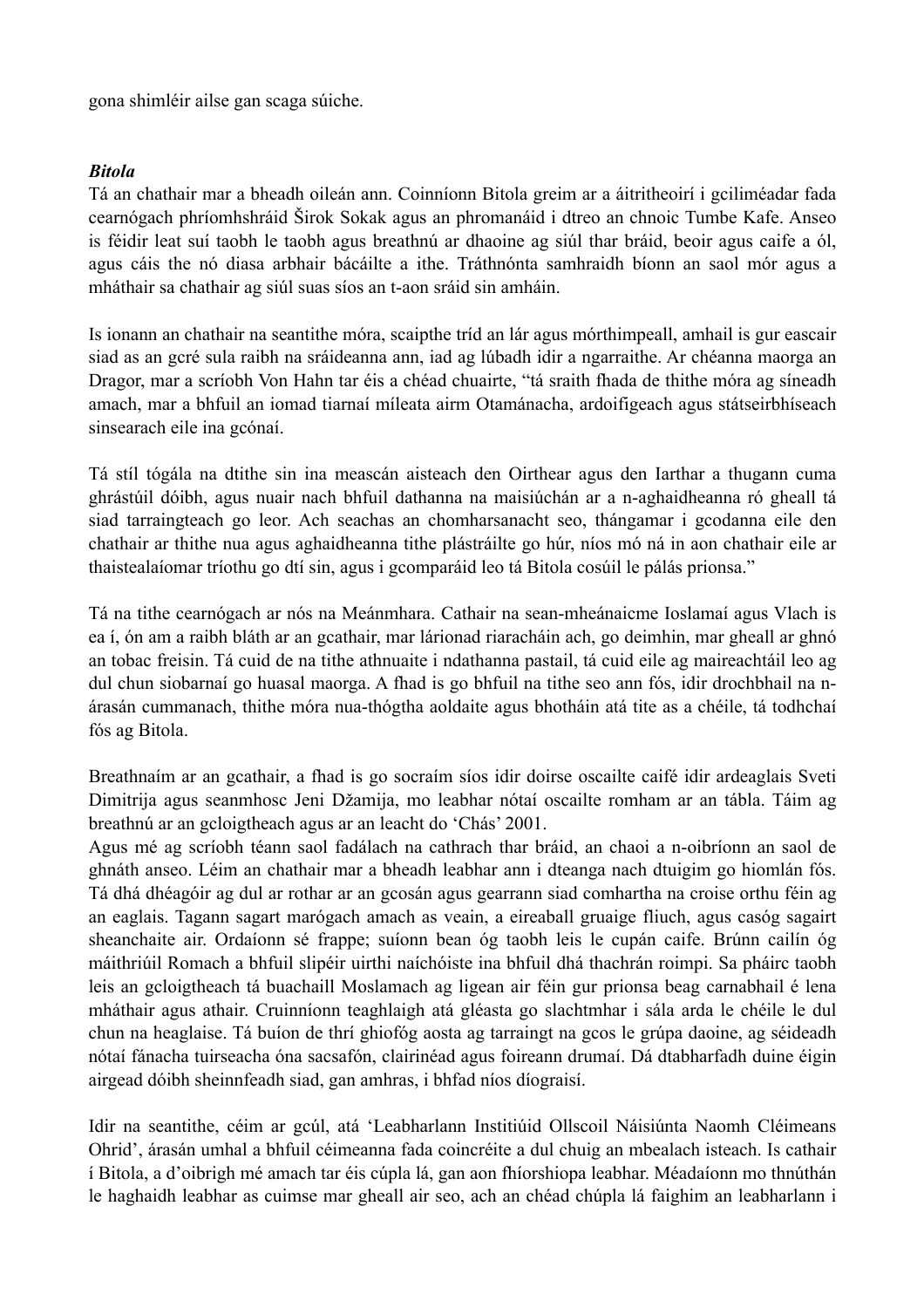gcónaí dúnta. Le mo threoraí Marija mar ateangaire éiríonn liom dul isteach sa leabharlann lá breá amháin. Ag an *šalter* (deasc tosaigh), dún gloine, mínímid cén fáth ar mhaith liom a bheith i mo bhall. Caithfidh mé conradh a shíniú ina bhfuil na rialacha agus na rialúcháin. Lena fháil amach an bhfuil na leabhair acu atá á lorg agam, cuireann siad sinn go doras a bhfuil 'Eolas' scríofa os a chionn.

I seomra beag tá fear ina shuí, timpeall tríocha bliain d'aois agus gruaig ghairid dhonn aige, taobh thiar de ríomhaire. Tá ballaí na hoifige clúdaithe le hadhmad. Taobh thiar de tá pictiúr péinteáilte de bhabhla torthaí; tá greamán le lógó an pháirtí atá in gcumhacht, VMRO, curtha isteach i bhfráma an phictiúir. Fanaimid san oifig ar tholga déanta de leathar bréagach. Caithfidh an saineolaí eolais glao a chríochnú ar dtús, agus tuigim go mbaineann sé leis an ospidéal. Ina dhiaidh sin lorgaíonn sé teidil na leabhar atá uaim i gcatalóg ar líne agus scríobhann sé síos a gcóid ar phíosa páipéir. Ansin iarrann sé orainn dul taobh thiar dá dheasc, ionas gur féidir leis a mhíniú conas a oibríonn an leabharlann. Is cosúil gur féidir leat an chatalóg ar líne a bhrabhsáil go díreach agus ar na ríomhairí atá ar fáil sa halla, agus sa deireadh tá sé go léir furasta go leor.

Ar ais go dtí an *šalter*. Féadaimid dul síos staighre, go dtí stór na leabhar. Tagann an *magaziner* amach as a oifig fothalaimh. Diúlach ard, aosta, a bhfuil gruaig gheal aige, muineál ealaíonta fada, agus croiméal, spéaclaí copair buí, agus léine le dathanna miotallacha ag sreabhadh go saor. Dar liom go mbreathnaíonn sé cosúil le file véarsaí caoine grá, nó scríbhneoir ranna do pháistí. Tugann sé trí na leabhragáin sinn, a líonta le leabhair smolchaite i Macadóinis agus i Seirbea-Chróitis, leabhair chaite faoi chlúdach bog a d'fhulaing blianta fada d'úsáid mar leabhair staidéir nach raibh gean ag daoine orthu.

Tógaimid carn deas leabhar linn suas staighre, isteach i solas na gréine. Roinn díolama déanta le haghaidh úsáid scoileanna, ag tosú le bailéid tíre ón naoú haois déag faoi, creidim, ropairí gaisciúla atá i bhfolach sna sléibhte agus faoi chailíní Críostaí atá i mbaol críochnú suas i háram tiarna Otamánaigh éigin. An t-aon leabhar a d'éiligh mé féin a ghlacadh ar iasacht ba é, dar le mo hipitéis, ba thús le teangeolaíocht agus litríocht na Macadóinise: an graiméar normatach ó na 1950aidí leis an bhfocleolaí, feidhmeannach agus file, Blaže Koneski.

Os cionn talún caithfidh mé mo ghrianghraf a fháil tógtha le haghaidh mo chárta leabharlainne i dtolglann an phóirtéara. Is maith leis an ngrianghrafadóir gur *stranski* (eachtrannach) mé. Tá gaolta aigesean chomh maith thart timpeall an domhain, agus sa deireadh tugann sé an áit arbh as dá sheantuismitheoirí agus na tíortha ina bhfuil col ceathracha dá chuid ag maireachtáil. Is linne le chéile an domhan, nó (mar a deir an nath Macadóinise) 'tá daoine agus neamhdhaoine ann'. Faighim mo chárta go gasta, le m'ainm sa tras-scríobh agus sa litriú a mhol mé féin: Андре Рулоф Лојенга – le *j* roimh an *e*, a chuireann go sotalach i gcoinne rialacha gramadaí Koneski, ach, tá sé brónach a rá, i gcoinne freisin iomas teangeolaíoch ghnáthmhuintir na Macadóine.

An tráthnóna sin tugaim cuairt ar an leabharlann arís. Ón gcatalóg faighim amach gur féidir liom foclóirí Macadóinise-Béarla a rinneadh le déanaí a ghlacadh ar iasacht chomh maith. Cuirtear mo phíosa páipéir le cóid leabhar agus teidil san ardaitheoir leabhar, agus tagann mo chuid leabhar aníos go luath.

Tá sé ciúin sa leabharlann. Uair a chloig roimh am dúnta tá an *magaziner*, gona dhlaoithe geala gruaige, agus an *portir* ina suí ar an tolg sa halla. Is mian leis an *magaziner* an seomra léitheoireachta a thaispeáint dom. Ar an gceathrú hurlár tá dhá sheomra ina bhfuil táblaí, taobh thiar